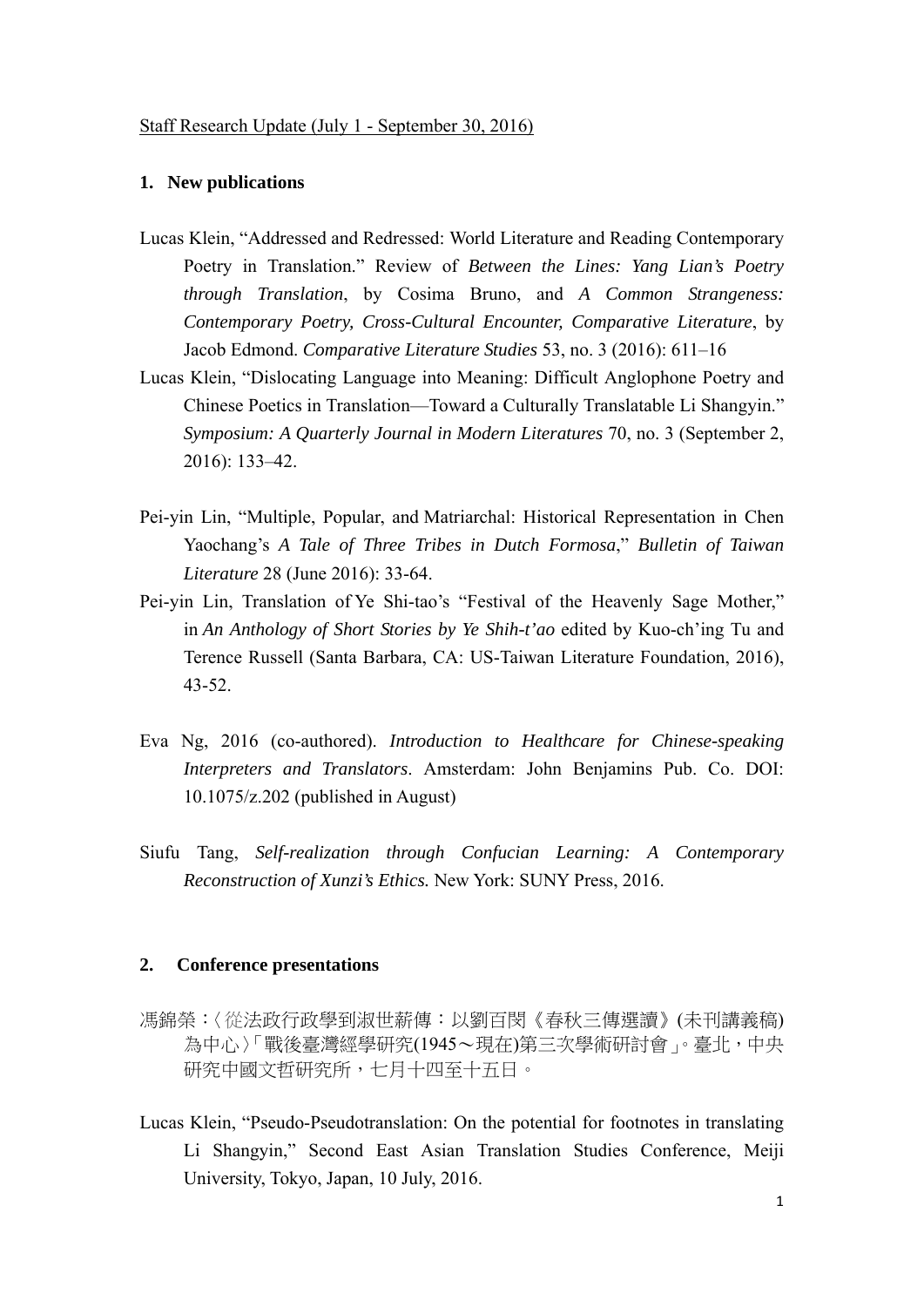- Pei-yin Lin, "Evoking the Time and Re-membering the Past: A Palimpsestic Reading of Zhu Tianxin's *My Thirty-Three Years' Dream*," SOAS Centre of Taiwan Studies Workshop "Taiwan Imagined under the Global Gaze," University of London (September 1-2, 2016).
- 鄧佩玲:〈春秋黃器銘文文例「永某某」考釋——兼談古文字所見「者」與相關 字形〉,出土文獻與物質文化學術研討會暨第五屆出土文獻青年學者論壇, 香港,香港浸會大學饒宗頤國學院,2016 年 7 月 28-29 日。
- 鄧佩玲:〈從楚地卜筮祭禱簡談先秦時期之「不辜」〉,中國出土資料學會平成 28 年度第1回大會,東京,東京大學,2016年7月2日。

## **3. Grants and Awards**

Eva Ng, Knowledge Exchange (KE) Impact Project Grant 2016/17 (HK\$98,609) Project title: Resources for Interpreting – Developing a Mobile App Version 傳 譯資源網─手機應用程式版。

## **4. Invited talks**

- Eva Ng, "Do they understand? English trials heard by Chinese jurors in the Hong Kong courtroom". Invited plenary speech at the  $2<sup>nd</sup>$  Asian Regional Conference of the International Association of Forensic Linguists, University of Santo Tomas, Manila, the Philippines, 7–9 July 2016.
- Geng Song, "Representing Contemporary China through Film," invited lecture series for the International Summer School, Renmin University of China, Beijing, July 2016.
- Siufu Tang, 'Xunzi's Confucianism: Ritual as Self-Creation.' Summer Workshop Program in Chinese Studies, Sinological Development Charitable Foundation (SDCF). July 07, 2016. The Chinese University of Hong Kong.
- Binbin Yang, "Rereading Dream of Pear Blossoms (1847): Structure, Systems of Literary Writing, and Gentry Women's Networks in Yangzhou" 重讀《梨花夢》 (1847):關於結構、寫作體系以及揚州閨秀群體的思考, Department of